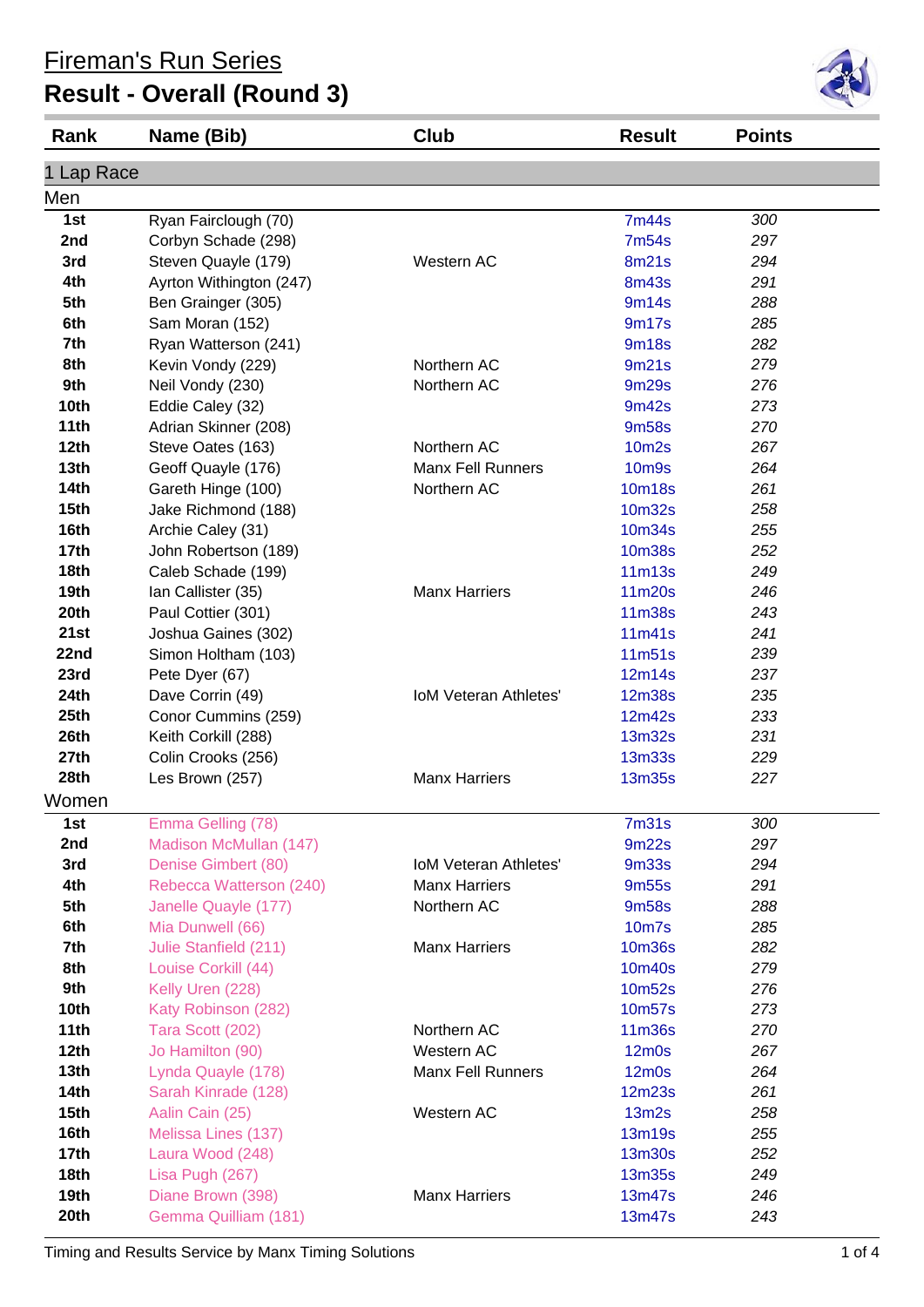



| Rank             | Name (Bib)           | Club                  | <b>Result</b>                   | <b>Points</b> |  |
|------------------|----------------------|-----------------------|---------------------------------|---------------|--|
| 21st             | Anna McCanney (145)  |                       | 13 <sub>m50s</sub>              | 241           |  |
| 22nd             | Louise Jackson (109) |                       | 14 <sub>m</sub> 9 <sub>s</sub>  | 239           |  |
| 23rd             | Jean Young (251)     |                       | 14m19s                          | 237           |  |
| 24th             | Amanda Ansermoz (1)  | Western AC            | 14m26s                          | 235           |  |
| 25 <sub>th</sub> | Chloe Glover (81)    |                       | 14m49s                          | 233           |  |
| 26th             | Sandie Sharpe (299)  |                       | 15 <sub>m</sub> 10 <sub>s</sub> | 231           |  |
| 27th             | Stacey Clague (297)  |                       | 15 <sub>m</sub> 10 <sub>s</sub> | 229           |  |
| 28th             | Voirrey Horne (104)  |                       | 15m17s                          | 227           |  |
| 29th             | Ruth Meade (149)     |                       | 15m21s                          | 225           |  |
| 30th             | Cherie Wernham (243) | Other Affiliated Club | 18m12s                          | 223           |  |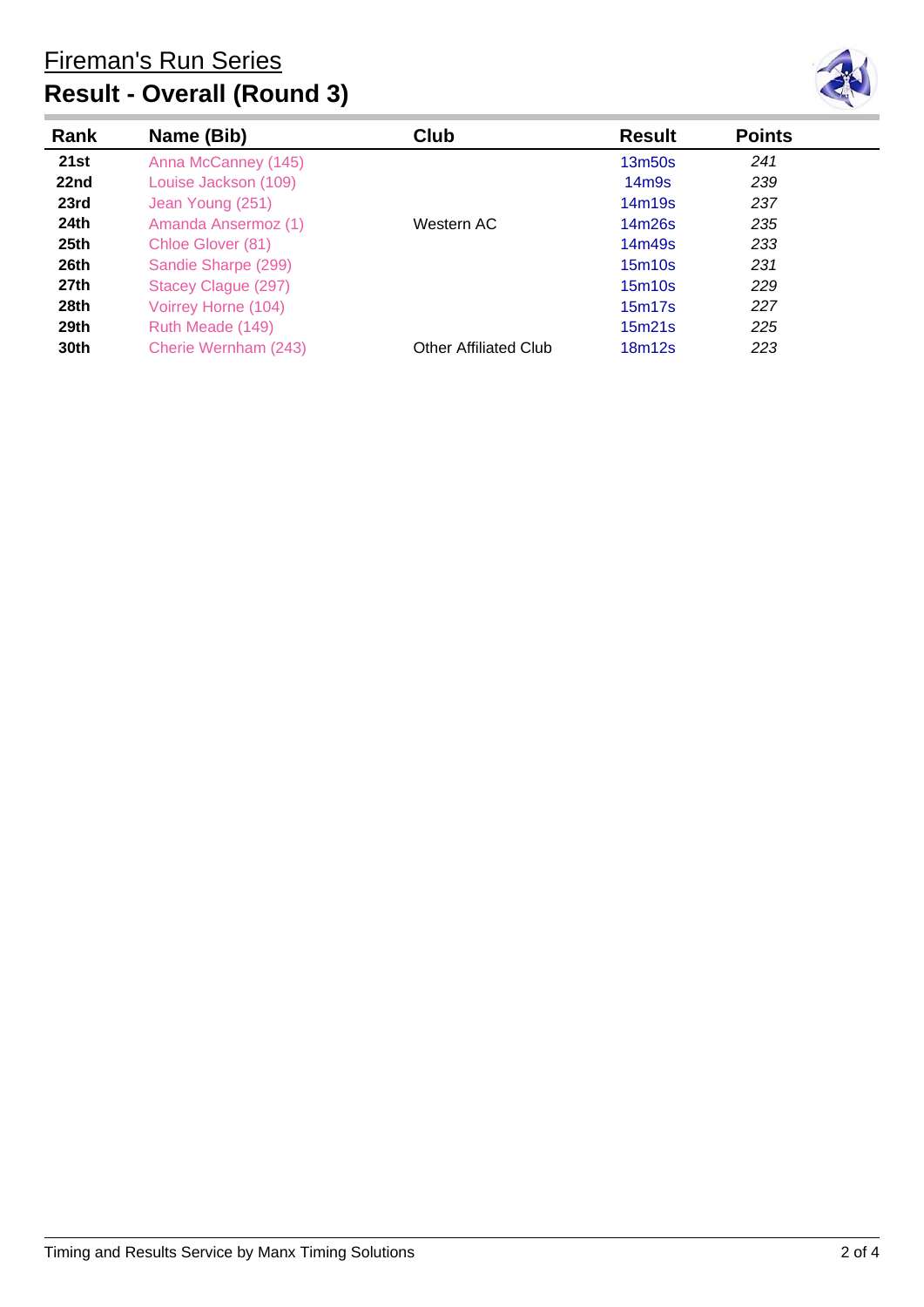# **Result - Overall (Round 3)**

| Rank             | Name (Bib)                   | Club                         | <b>Result</b> | <b>Points</b> |  |
|------------------|------------------------------|------------------------------|---------------|---------------|--|
| 3 Lap Race       |                              |                              |               |               |  |
| Men              |                              |                              |               |               |  |
| 1st              | Nhlanhla Fortune Nzama (161) | <b>IoM Veteran Athletes'</b> | 24m36s        | 300           |  |
| 2nd              | Jack Okell (164)             | <b>Manx Fell Runners</b>     | 24m45s        | 297           |  |
| 3rd              | Michael Garrett (76)         | IoM Veteran Athletes'        | 24m58s        | 294           |  |
| 4th              | Andrew Isaac (304)           |                              | 25m39s        | 291           |  |
| 5th              | Richard Shipway (293)        | Western AC                   | 25m46s        | 288           |  |
| 6th              | Neil Brogan (397)            | <b>Manx Fell Runners</b>     | <b>26m8s</b>  | 285           |  |
| 7th              | Paul Sykes (221)             | <b>Manx Fell Runners</b>     | 26m46s        | 282           |  |
| 8th              | Samuel Cannell (39)          |                              | 27m5s         | 279           |  |
| 9th              | Michael Haslett (306)        | <b>Manx Harriers</b>         | 27m10s        | 276           |  |
| 10th             | Stephen Corlett (48)         |                              | 27m16s        | 273           |  |
| 11th             | Tim Quayle (180)             |                              | 27m39s        | 270           |  |
| 12th             | Peter Callin (34)            | Western AC                   | 27m44s        | 267           |  |
| 13 <sub>th</sub> | Paul Jennings (263)          |                              | <b>28m8s</b>  | 264           |  |
| 14th             | Liam Parker (291)            |                              | 28m13s        | 261           |  |
| 15 <sub>th</sub> | Rory Dearden (58)            |                              | 28m22s        | 258           |  |
| 16th             | Josh Knights (279)           |                              | 28m37s        | 255           |  |
| 17 <sub>th</sub> | Ryan Hampson (91)            |                              | 28m40s        | 252           |  |
| 18th             | Philip Littlejohns (400)     | <b>Manx Fell Runners</b>     | 28m43s        | 249           |  |
| 19 <sub>th</sub> | Mark Harvey (96)             |                              | 28m44s        | 246           |  |
| 20th             | Richard Curphey (55)         |                              | 28m56s        | 243           |  |
| 21st             | Tom Aindow (277)             |                              | 29m31s        | 241           |  |
| 22nd             | Ali Stennett (212)           | Northern AC                  | 29m34s        | 239           |  |
| 23rd             | Andy McKnight (146)          |                              | 29m37s        | 237           |  |
| 24th             | Gordon Crowe (268)           | Northern AC                  | 29m41s        | 235           |  |
| 25th             | Paul Cubbon (53)             | <b>IoM Veteran Athletes'</b> | 29m51s        | 233           |  |
| 26th             | Will Ward (236)              |                              | 30m17s        | 231           |  |
| 27th             | Paul Perkins (292)           | <b>Manx Fell Runners</b>     | 30m33s        | 229           |  |
| 28th             | Robert Young (252)           | <b>IoM Veteran Athletes'</b> | 30m39s        | 227           |  |
| 29th             | Tufty Nash (158)             |                              | 30m48s        | 225           |  |
| 30th             | Paraic O Dowd (162)          |                              | 30m51s        | 223           |  |
| 31st             | Aaron Schade (198)           | Western AC                   | 31m30s        | 221           |  |
| 32nd             | Rob Temple (223)             | <b>Manx Fell Runners</b>     | 31m43s        | 219           |  |
| 33rd             | Paul McGilvray (253)         |                              | 31m55s        | 217           |  |
| 34th             | David McCallum (144)         |                              | 31m58s        | 215           |  |
| 35th             | Tim Knott (129)              | <b>Manx Fell Runners</b>     | 33m3s         | 213           |  |
| 36th             | David Godwin (83)            | Western AC                   | 33m18s        | 211           |  |
| 37th             | David Hodgson (102)          | Northern AC                  | 33m23s        | 209           |  |
| 38th             | Leigh Kennaugh (124)         | <b>Other Affiliated Club</b> | 33m30s        | 207           |  |
| 39th             | Kevin Deakes (57)            | Northern AC                  | 33m42s        | 205           |  |
| 40th             | John Dunwell (65)            | Northern AC                  | 34m15s        | 203           |  |
| 41st             | Andrew Lodge (139)           | <b>IoM Veteran Athletes'</b> | 34m16s        | 201           |  |
| 42nd             | Alex Bowker (286)            |                              | 34m40s        | 199           |  |
| 43rd             | Molly Bell (296)             |                              | 34m57s        | 197           |  |
| 44th             | Matthew Mylchreest (157)     |                              | 35m6s         | 195           |  |
| 45th             | Stephen Schuster (201)       |                              | 35m7s         | 193           |  |
| 46th             | Stephen Brown (20)           | <b>IoM Veteran Athletes'</b> | 35m19s        | 191           |  |
| 47th             | Ian Prime (270)              |                              | 35m22s        | 189           |  |
| 48th             | Shane Larkin (284)           |                              | 35m40s        | 187           |  |
| 49th             | Stephen Willmott (245)       | IoM Veteran Athletes'        | 36m25s        | 185           |  |